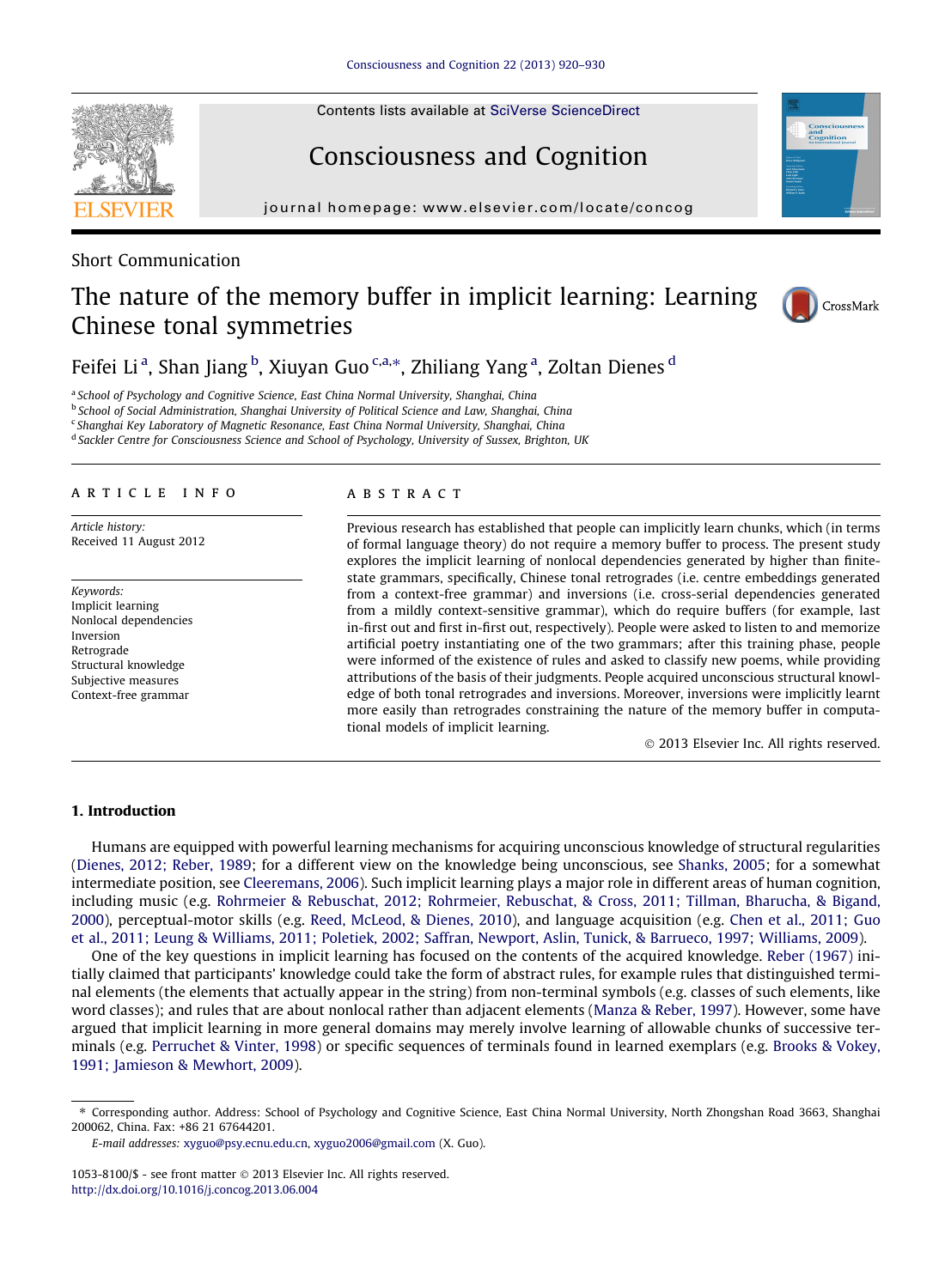There is good evidence that both chunks and specific encountered patterns are learned in implicit learning paradigms (e.g. [Pothos & Bailey, 2000; Scott & Dienes, 2008](#page-9-0)), but linguists long ago rejected chunking as an explanation of language acquisition (e.g. [Chomsky, 1959](#page-8-0)). They argued that natural language can only be acquired and processed by a mechanism that was able to deal with grammars more complex than finite state (and even finite-state grammars can involve more than chunking) (e.g. [Gazdar, Klein, Pullum, & Sag, 1985; Joshi, Vijay-Shanker, & Weir, 1991; Steedman, 2000\)](#page-9-0). In [Chomsky's \(1959\)](#page-8-0) hierarchy, finite-state grammars, context-free grammars, context-sensitive grammars and general phrase-structure grammars constitute an inclusion hierarchy. That is, each grammar in the hierarchy involves rules with restrictions, the restrictions being lifted as one goes up the hierarchy, so that grammars higher up can produce structures impossible lower down. For instance, with no length restrictions, context-free grammars, unlike finite-state grammars, can generate sentences where the last half is the reverse of the first (e.g., AAB-BAA, cf. [Chomsky, 1956](#page-8-0)). With no length restrictions, context-sensitive grammars, unlike context-free grammars, can generate sentences where the last half is a copy of the first (e.g., AAB-AAB, cf. [Chomsky, 1956](#page-8-0)). Copying and reversing are types of symmetries. Thus, symmetry has a structural complexity beyond finite-state.

The Chomsky hierarchy is just one way of specifying complexity (see e.g., [Van den Bos & Poletiek, 2008, 2010](#page-10-0), for other measures of complexity in artificial grammar learning). It remains an open issue whether the Chomsky hierarchy happens to measure complexity in a psychologically relevant way, an issue we will be addressing by using symmetries (cf. [Dienes &](#page-8-0) [Longuet-Higgins, 2004; Westphal-Fitch, Huber, Gómez, & Fitch, 2012](#page-8-0)). The grammars above finite-state in the Chomsky hierarchy uniquely produce various symmetries. Symmetry occurs when transformation leaves a structure invariant; a mirror symmetry occurs when the transformation is reflection. For example, in virtue of exhibiting mirror symmetries, musical structures are analogous to certain linguistic structures. A retrograde symmetry in a melody, such as CEB-BEC ([Balch,](#page-8-0) [1981;](#page-8-0) think of the music score for the first half being reflected in a vertical mirror to obtain the second half), corresponds to centre embedding in natural language (e.g. ''The bamboo the panda ate was fresh'', cf. [Dienes, Kuhn, Guo, & Jones,](#page-8-0) [2012\)](#page-8-0), and to a context-free grammar in Chomsky's hierarchy [\(Chomsky, 1959; Fitch & Friederici, 2012; Hopcroft, Motwani,](#page-8-0) [& Ullman, 2000](#page-8-0); i.e. a level above finite state).

People can acquire retrograde structures in at least one domain (natural language) and even other animals may be able to: Starlings might ([Gentner, Fenn, Margoliash, & Nusbaum, 2006;](#page-9-0) but contrast e.g. [Swaddle & Ruff, 2004\)](#page-10-0); baboons might [\(Rey,](#page-9-0) [Perruchet, & Fagot, 2012](#page-9-0)). However pigeons appear not to learn retrograde symmetries at all ([Huber et al., 1999](#page-9-0)). So the structure is not consistently easy for any implicit learning mechanism. In situations that may be explicit, people have learned mirror retrogrades of sequences under lab conditions, when they were guided by staged-inputting [\(Conway, Ellefson, &](#page-8-0) [Christiansen, 2003; Lai & Poletiek, 2011\)](#page-8-0), salient perceptual cues [\(Mueller, Bahlmann, & Friederici, 2010](#page-9-0)), or intentional learning [\(Lai & Poletiek, 2011; Mueller et al., 2010\)](#page-9-0). Distinctively implicit learning of retrograde structures still needs to be demonstrated (cf. [Dienes & Longuet-Higgins, 2004](#page-8-0), for suggestive evidence; see also [Uddén, Ingvar, Hagoort, & Petersson,](#page-10-0) [2012,](#page-10-0) discussed below; and see [Rohrmeier, Fu, & Dienes, 2012,](#page-9-0) for evidence of implicit learning of another type of contextfree grammar). In the most convincing evidence to date, [Tanaka and Watanabe \(in press\)](#page-10-0) showed learning of the retrograde structure on an SRT task, where participants did not report the retrograde nature of the stimuli in post task free report.

Another type of symmetry is an inversion, where the elements of a sequence preserve their order but each element is transformed (e.g. to an opposite) ([Dienes & Longuet-Higgins, 2004; Jiang et al., 2012; Kuhn & Dienes, 2005](#page-8-0)). The inversion can be obtained by placing a mirror horizontally below a music score. The inversion corresponds to cross-serial dependencies in some natural languages, where a sequence of nouns is followed by a sequence of verbs in corresponding order (e.g., ''Aad heft Jantje de lerares de knikkers laten helpen opruimen'' in Dutch, literal: ''Aad has Jantje the teacher the marbles let help collect up", gloss: "Aad let Jantie help the teacher collect up the marbles", cf. [Christiansen & Chater, 1999\)](#page-8-0); both inversions and cross-serial dependencies can be generated by a mildly context-sensitive grammar ([Fitch & Friederici, 2012; Hop](#page-8-0)[croft et al., 2000;](#page-8-0) i.e. a level just above context free but not fully context sensitive, a term introduced by [Joshi et al., 1991](#page-9-0), to unite abstractly many formalisms emerging to describe natural language, e.g. [Gazdar, 1988; Steedman, 2000\)](#page-9-0). [Kuhn and](#page-9-0) [Dienes\(2005\)](#page-9-0) showed that participants learnt to like tunes instantiating a musical inversion, though they could not as sensitively classify the same tunes as rule governed or not. Thus, people can implicitly learn more than chunks of adjacent elements, and perhaps even acquire inversions per se (though [Kuhn & Dienes, 2008](#page-9-0), found a Simple Recurrent Network could learn the same material by learning a fixed length long distance association, a simpler structure than an inversion per se; cf. also [Desmet, Poulin-Charronnat, Lalitte, & Perruchet, 2009,](#page-8-0) who raised possible confounds, albeit not ones that removed the learning effect of inversions when statistically controlled). [Jiang et al. \(2012\)](#page-9-0) found that, controlling both chunks and repetition patterns (and the possible confounds raised by Desmet et al.), people could implicitly learn to discriminate nonlocal tonal inversions from non-inversions in artificial Chinese poetry. Jiang et al. thus provide a paradigm where highly controlled apparent implicit learning of symmetries can be found.

The first aim of the present study was to investigate the implicit learning of retrograde structures using the [Jiang et al.](#page-9-0) [\(2012\)](#page-9-0) artificial Chinese poetry paradigm. The poetry they used is tonal. Chinese is a tonal language that uses four tones to signal different meanings; for example, the syllable ''ma'' pronounced in tone 1 means ''mother'', but ''horse'' when in tone 3. Tone 1, tone 2, tone 3, and tone 4 indicate flat, rising, falling–rising and falling phonetic characteristics in pitch respectively. Tone 1 and tone 2 are categorized into ping (level) tones, while tone 3 and tone 4 are categorized into ze (oblique) tones for the purposes of Chinese poetry. By virtue of the rising and falling intonation in words, Chinese is figuratively depicted as ''the small waves adding on the large waves'' [\(Chao, 1933\)](#page-8-0), where each tone superimposes on the overall intonation pattern of a sentence. Tones are closely intertwined with meanings to achieve a musical and esthetic effect. In Jiang et al.'s paradigm, participants are asked to memorize artificial poems, constructed so that the Chinese tones in successive lines bear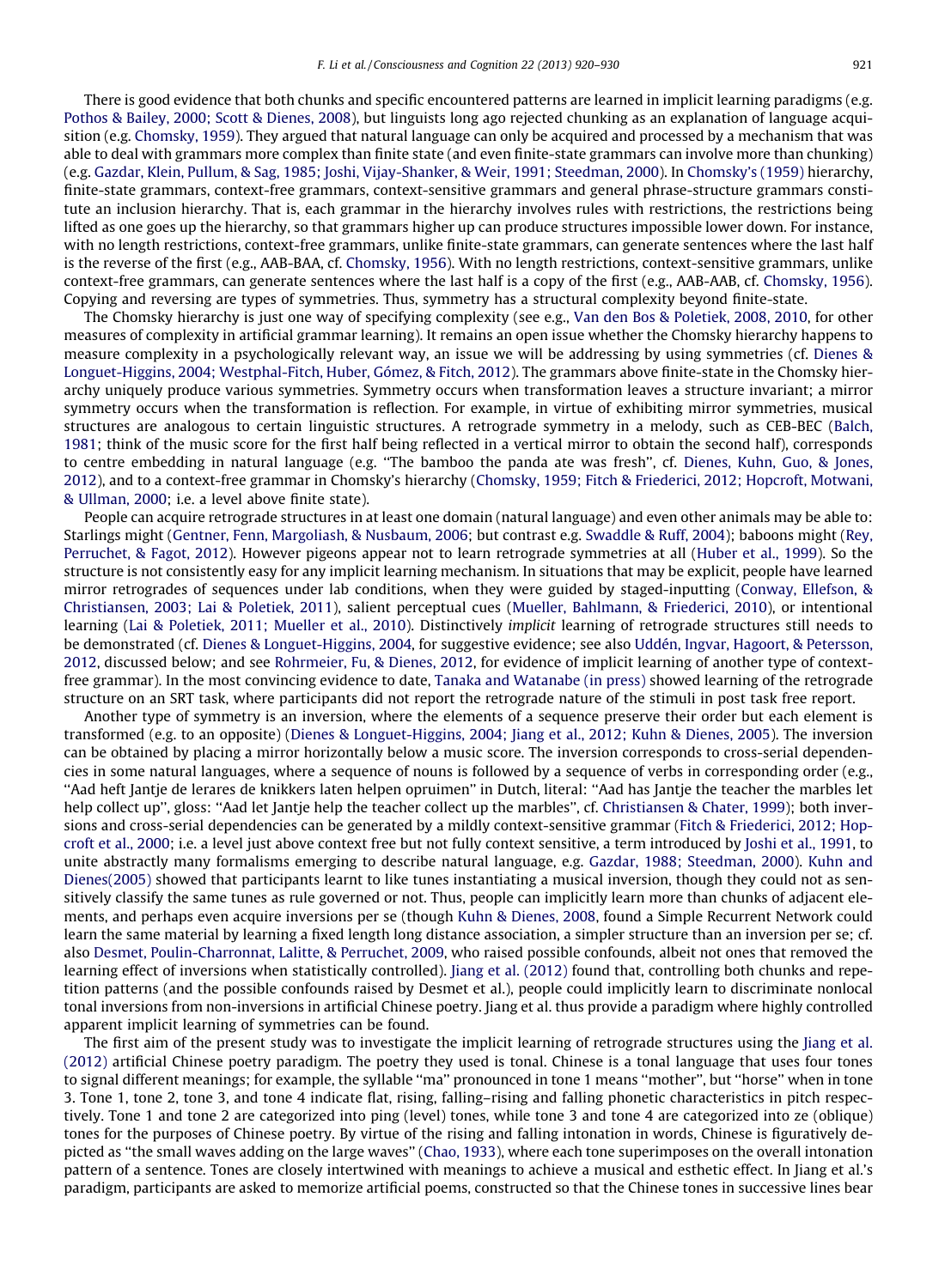a symmetry relation to each other. For an inversion relation, if a tone for a syllable in a certain position is one category (e.g. ping) in the first line, the syllable in the same position in the second line would be in the other category (e.g. ze). For a retrograde relation, the order of tone categories would be reversed in successive lines. After memorizing poems, participants are then informed that the poems were constructed according to a rule and asked to classify new poems as well formed or not, with half of poems instantiating the relevant symmetry.

In [Jiang et al. \(2012\),](#page-9-0) in order to assess the conscious status of the knowledge acquired, the ''structural knowledge attributions'' of [Dienes and Scott \(2005\)](#page-8-0) were used. Specifically, after each classification decision, subjects indicated if the decision was based on a pure guess, intuition (they had some confidence but have no idea why), memory (they recollected or failed to recollect a sequence) or rules. A subject may learn that the lines of poetry are inversions, as shown by their tendency to classify new poetry as well-formed according to this feature, but not be aware that they knew this feature. Such a subject may insist their classification was just a guess, or based on intuition. By contrast, if subjects were aware of the basis of their classification, they could claim they followed memory or a rule. That is, unconscious knowledge of relevant structure prima facie exists when people say they are guessing or using intuition (implicit attributions); conscious knowledge of structure exists when people say they are using rules or recollection (explicit attributions) (see [Dienes, 2012,](#page-8-0) for a review and evaluation of this method).

Exploring the relative difficulty of learning different symmetries is important for evaluating models of implicit learning. [Dienes and Longuet-Higgins \(2004\)](#page-8-0) discussed how, by contrasting the implicit learning of retrogrades and inversions, researchers could investigate the nature of the memory buffer required for processing structures beyond finite-state (which, by definition, require a buffer; e.g. [Chomksy, 1963\)](#page-8-0). A first in-first out buffer, which outputs material in the same order it was inputted, will facilitate detecting inversions, whereas a last in-first out buffer, which outputs material in the reverse order to which it was inputted, will facilitate detecting retrogrades [\(Christiansen & Chater, 1999; Dienes & Longuet-Higgins, 2004;](#page-8-0) [Kuhn & Dienes, 2008; Uddén et al., 2012\)](#page-8-0). Thus, investigating implicit learning of retrogrades and inversions is theoretically valuable for modelling in terms of constraining the computational properties of the memory buffer involved in the implicit learning of sequences. Whatever the exact architecture of the memory buffer, differences in difficulty between inverses and retrogrades may be explained in terms of the relative memory cost in processing them (compare natural language parsing for which centre embeddings (retrogrades) have been argued to be especially difficult because of memory cost, in syntactic prediction locality theory, [Gibson, 1998](#page-9-0)).

[Uddén et al. \(2012\)](#page-10-0) demonstrated that Dutch participants performed better on materials instantiating inversions than retrogrades in an artificial grammar learning paradigm involving strings of letters (in which each letter in one section of the string was paired with a corresponding letter in another section; namely, F was paired with L and D with P). Nonetheless, the authors made no claims about the knowledge being of symmetrical structures (i.e., cross-serial dependencies/inversions or centre embeddings/retrogrades) per se, nor of the knowledge being unconscious. Specifically, although the associative chunk strength (ACS) for the grammatical and non-grammatical test strings was controlled, the repetition structures were not controlled, but the authors pointed out, differed between retrogrades and inversions. A repetition pattern is the pattern of letter repeats across a string, e.g. the pattern MTVTX can be represented as 12324 indicating that the second letter is repeated in the fourth position but all other letters are unique [\(Brooks & Vokey, 1991](#page-8-0)). Thus, participants may have simply memorized repetition patterns, a strategy for which there is evidence in artificial grammar learning (e.g. [Tunney & Altmann,](#page-10-0) [2001](#page-10-0)). Participants did not report the symmetry rules in post task report; but perhaps they did not learn symmetry patterns, implicitly or explicitly. Thus, we controlled both chunks and repetition patterns as [Jiang et al. \(2012\)](#page-9-0) did, to allow more focused interpretations of the content of the acquired knowledge. We also took trial by trial attribution ratings (specifically, those used by e.g. [Chen et al., 2011; Dienes, Baddeley, & Jansari, 2012; Dienes & Scott, 2005; Guo et al., 2011; Jiang et al.,](#page-8-0) [2012; Kemeny & Luckacs, 2013; Kiyokawa, Dienes, Tanaka, Yamada, & Crowe, 2012; Mealor & Dienes, 2012; Neil & Higham,](#page-8-0) [2012; Rebuschat, 2008; Rebuschat, Hamrick, Sachs, Riestenberg, & Ziegler, 2014; Wan, Dienes, & Fu, 2008](#page-8-0)) to sensitively measure the conscious status of knowledge on the fly.

In sum, the present study presented participants with artificial poems to remember, where successive lines of the poems, for different groups, instantiated either retrogrades or inversions of the sequences of successive Chinese tones. Implicit learning was established using subjective measures of the conscious status of the structural knowledge used by participants (see [Dienes, 2012,](#page-8-0) for the argument that these measures separate different knowledge types in theoretically expected ways). That is, subjects indicated whether the basis of their judgment on each trial was a guess, intuition, memory, or rules. The first aim was to establish whether retrogrades can be implicitly learned at all. The second aim was to establish whether retrogrades or inversions are easier, in order to explore the functional properties required of the memory buffer in implicit learning.

# 2. Method

#### 2.1. Participants

Ninety-four volunteers (70 females,  $M = 21.88$ ,  $SD = 3.76$ ) from East China Normal University took part in the experiment in exchange for credits or 20 RMB. All the participants were native Chinese speakers and none of them reported a history of hearing difficulties. They were randomly allocated to one of four groups, with 25 in the retrograde experimental (trained)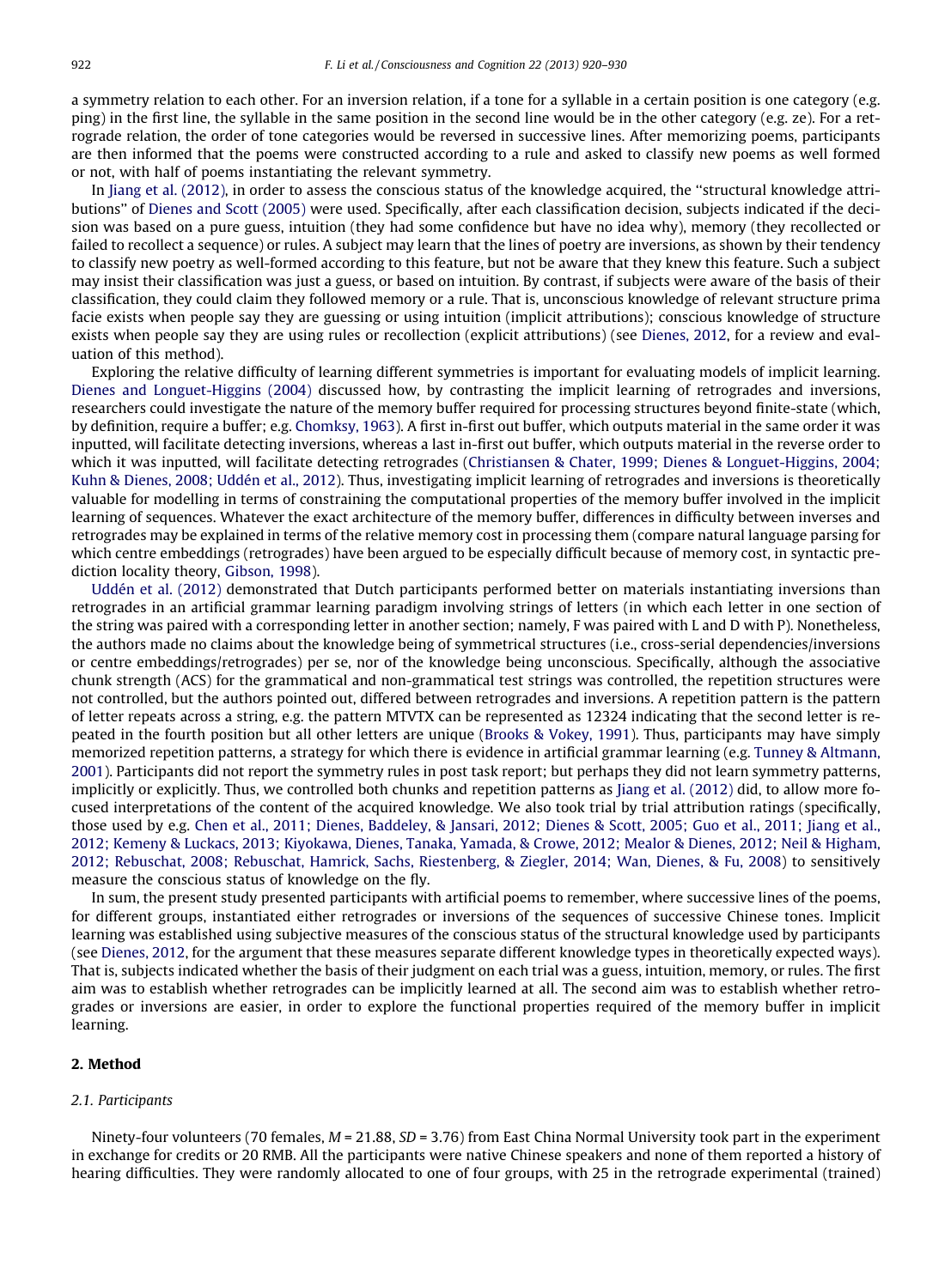group, 22 in the retrograde control (untrained) group, 25 in the inversion experimental (trained) group and 22 in the inversion control (untrained) group.

# 2.2. Materials

Two grammars were used in this experiment: retrogrades (centre embedding) and inversions (cross-serial dependencies) based on two tone types (ping and ze tones). Specifically, a total of 20 tonal syllables were selected. The tone type of 10 tonal syllables was ping: ''can1, chao1, hui1, ju1, shen1, di2, fo2, lai2, ping2, qin2'', and the tone type of other 10 tonal syllables was ze: "er3, guo3, mai3, ye3, zhan3, jun4, kan4, tu4, wei4, zou4". Each string consisted of 10 different tonal syllables where the tone types (pings or zes) of the first five tonal syllables predicted the tone types of the following five tonal syllables by forming a retrograde or an inversion (see Figs. 1 and 2).

Two sets of stimuli were developed according to the retrograde and inversion rules. For each rule, 8 grammatical tone type strings were generated, 4 of which served as training strings and 4 as test strings. In addition, for the retrograde rule, 4 ungrammatical tone type strings were created for the test phase by exchanging the tone type of the second element for that of the seventh element of the grammatical test strings, producing violations in the second (and ninth) and fourth (and seventh) positions (see Appendix A). For the inversion rule, 4 ungrammatical tone type strings were created for the test phase by exchanging the tone type of the seventh element for that of the ninth element of the grammatical test strings, producing the same violating positions as for the retrograde rule (see Appendix A). Each training tone type string was shown twelve times with different tonal syllables each time, with 48 training tonal syllable strings in all. Each test tone type string was shown six times with different tonal syllables each time, with 48 test tonal syllable strings in all (e.g., ungrammatical tone type string "ping ze ze ze ping - ping ping ze ping ping" generated tonal syllable strings "lai2 jun4 kan4 zhan3 shen1 di2 ju1 wei4 can1 hui1", "qin2 er3 wei4 zhan3 fo2 - hui1 ju1 kan4 di2 ping2" and so on.). None of the tonal syllable strings had a clear semantic interpretation.

Although 32 tone type strings can be created by using all possible permutations of pings and zes to form a retrograde, we chose 8 grammatical tone type strings according to the following criteria: (1) The first element of the first half was not the inverse of first element of the second half; similarly, the last element of the first half was not the inverse of the last element of the second half, to avoid the tone type string forming an inversion, even a partial inversion. For example, the tone type string ''ping



Fig. 1. Examples of grammatical strings of the retrograde and inversion. Each string consists of 10 different tonal syllables. The tone types (pings or zes) of the previous five tonal syllables predict the following five tonal syllables by forming a retrograde or an inversion. (a) For retrograde, if the tone type of the first tonal syllable is ze, then the tone type of the tenth tonal syllable must be ze, and if the tone type of the second tonal syllable is ze, then the tone type of the ninth tonal syllable must be ze, and so on. (b) For inversion, if the tone type of the first tonal syllable is ping, then the tone type of the sixth tonal syllable must be ze, and if the tone type of the second tonal syllable is ping, then the tone type of the seventh tonal syllable must be ze, and so on.



Fig. 2. Retrograde and inversion rules used in this experiment. A and B could be any ping tones or ze tones. (a) For retrograde, any ping tones could go with any other ping tones in an AB pair, and any ze tones could go with any other ze tones in an AB pair. If A1 is ping, then B1 must be ping, and if A2 is ze, then B2 must be ze, and so on. (b) For inversion, any ping tones could go with any other ze tones in an AB pair, and any ze tones could go with any other ping tones in an AB pair. If A1 is ping, then B1 must be ze, and if A2 is ze, then B2 must be ping, and so on.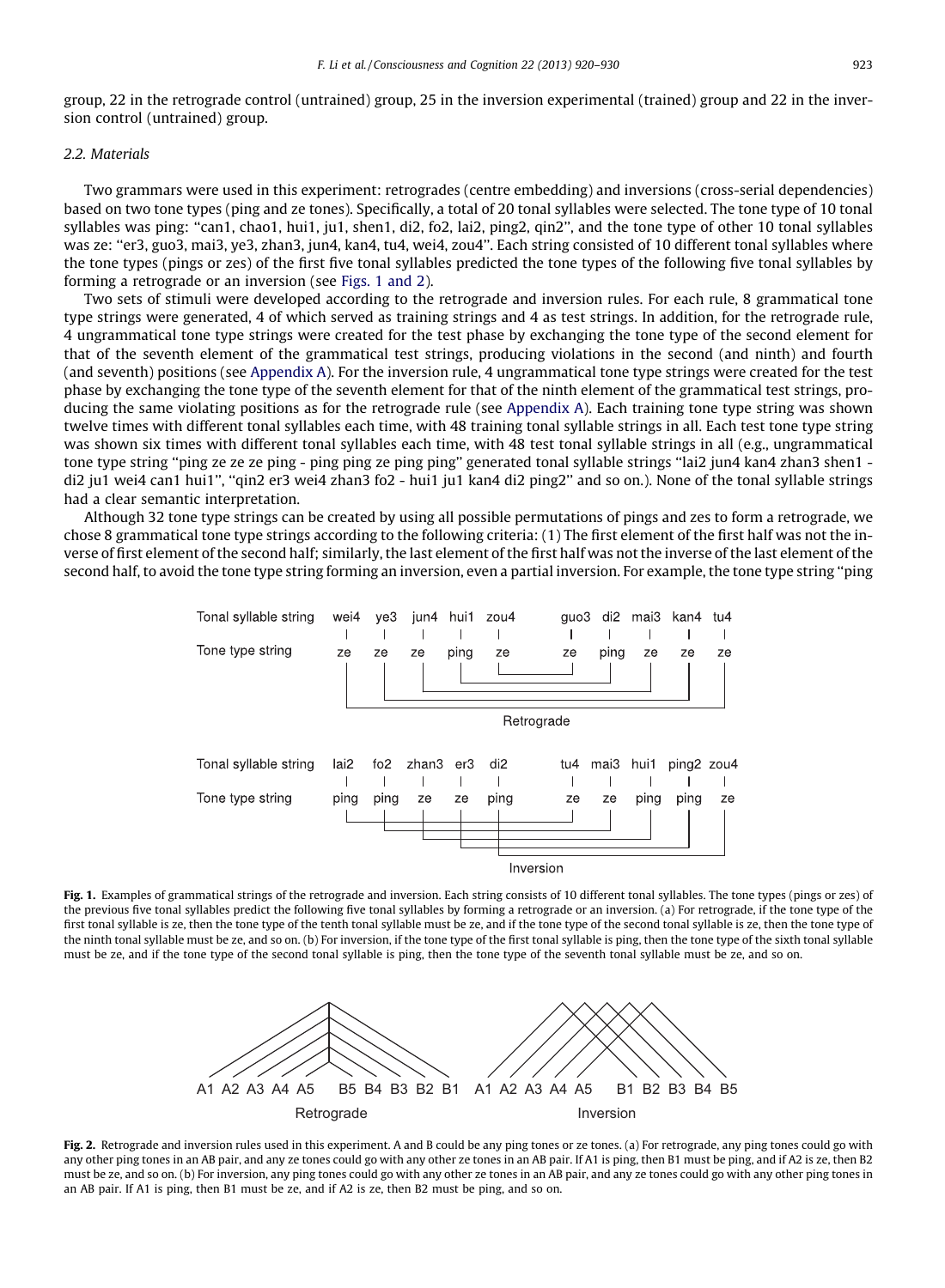#### Table 1

| Mean MFF and ACS for grammatical and ungrammatical strings for retrograde and inversion ( $M \pm SD$ ). |  |  |  |
|---------------------------------------------------------------------------------------------------------|--|--|--|
|---------------------------------------------------------------------------------------------------------|--|--|--|

| Rule       | Measure    |                   | Tone type         |                   | Tones $1-4$       |                  | Tonal syllable   |  |
|------------|------------|-------------------|-------------------|-------------------|-------------------|------------------|------------------|--|
|            |            | G                 | UG.               | G                 | UG.               | G                | UG               |  |
| Retrograde | <b>MFF</b> | $720.00 \pm 0.00$ | $720.00 \pm 0.00$ | $360.15 \pm 1.48$ | $360.20 \pm 1.84$ | $72.26 \pm 2.09$ | $72.05 \pm 1.71$ |  |
|            | GACS       | $224.75 \pm 7.79$ | $233.75 \pm 0.00$ | $49.08 \pm 4.33$  | $50.84 \pm 3.00$  | $2.00 \pm 0.69$  | $1.70 \pm 0.60$  |  |
|            | AACS       | $36.00 \pm 0.00$  | $36.00 \pm 0.00$  | $9.16 \pm 2.51$   | $9.38 \pm 2.89$   | $0.34 \pm 0.54$  | $0.50 \pm 0.68$  |  |
| Inversion  | <b>MFF</b> | $720.00 \pm 0.00$ | $720.00 \pm 0.00$ | $360.77 \pm 2.21$ | $360.20 \pm 2.16$ | $71.58 \pm 2.48$ | $71.95 \pm 1.95$ |  |
|            | GACS       | $224.75 \pm 0.00$ | $224.75 \pm 7.79$ | $48.91 \pm 1.98$  | $48.70 \pm 2.36$  | $1.67 \pm 0.62$  | $1.71 \pm 0.67$  |  |
|            | AACS       | $36.00 \pm 0.00$  | $36.00 \pm 0.00$  | $9.50 \pm 2.96$   | $9.31 \pm 2.75$   | $0.47 \pm 0.58$  | $0.31 \pm 0.44$  |  |

Note. G = grammatical, UG = ungrammatical; MFF = mean feature frequency, GACS = global associative chunk strength, AACS = anchor associative chunk strength.

ze ping ping ze - ze ping ping ze ping'' was excluded. (2) The sequence of tone types in the first half could not be the same as in the second half. For example, ''ping ze ze ze ping - ping ze ze ze ping'' was excluded, because it might be easily detected. Similarly, the criterion of choosing 8 grammatical tone type strings for the inversion rule was same as that of retrograde.

For the materials for both retrograde and inversion strings, we controlled both repetition structure and chunks. None of the test strings had the same repetition structures, in terms of being a succession of tone types, as any of the training strings. Furthermore, none of the test grammatical strings had the same repetition structures, in terms of tones 1–4, as any of the training strings. With respect to tonal syllables, because each string consisted of 10 different tonal syllables, the repetition structure of tonal syllable strings was the same for all retrogrades and non-retrogrades and inversions and non-inversions.

Furthermore, mean feature frequency (MFF), global associative chunk strength (GACS) and anchor associative chunk strength (AACS) were counterbalanced between grammatical and ungrammatical test tone type strings, ps > .05 (see Table 1) (see [Knowlton & Squire, 1994:](#page-9-0) GACS is the average frequency with which each chunk in a test string appeared in training strings; AACS is the average frequency with which each chunk at the beginning and end of a test string appeared at the beginning and end of training strings). Grammatical and ungrammatical strings were also balanced along the same dimensions in terms of chunks of tonal syllables and also separately for tones 1–4 rather than tone types (see Table 1).

The 20 tonal syllables, each lasting for 450 ms, were created by Chinese pronunciation software (Xunfei interphonic, cf. [Jiang et al., 2012](#page-9-0)). For each tonal syllable string, a 600 ms interval was interposed between the fifth and sixth tonal syllables to create a perceptual gap between the first half of the tonal syllable string and its retrograde or inversion in the final half (cf. [Mueller et al., 2010](#page-9-0)). Thus, each tonal syllable string lasted for 5100 ms.

#### 2.3. Procedure

There were two phases: training phase and test phase. Only the two experimental groups received the training phase; all the participants received the test phase (cf. [Dienes & Altmann, 2003; Jiang et al., 2012](#page-8-0)).

# 2.3.1. Training phase

Participants in the experimental groups were asked to listen to 144 tonal syllable strings in all, which consisted of 48 grammatical tonal syllable strings presented three times in a different random order for each participant. In each trial, a warning tone was presented for 500 ms, followed by a 5100 ms tonal syllable string and a 5000 ms blank. Participants were instructed to listen to each tonal syllable string carefully and silently repeat it during the 5000 ms delay before the next trial. The training phase lasted about 30 min.

#### 2.3.2. Test phase

During the test phase, participants were informed that the tonal syllable strings that they heard in the training phase were generated using a specific rule and were asked to listen to 48 new tonal syllable strings presented in a random order. For each tonal syllable string, they were asked to judge whether the given string was grammatical and attribute their decision basis to four categories (guess, intuition, memory and rule). As defined to participants, ''Guess'' indicated that the judgment was based on nothing at all, it could just as well be based on a toss of a coin; ''Intuition'' indicated that the judgment was based on a hunch or feeling that could not be explicated further, i.e. there was confidence in the judgment but the person had no idea why the judgment was right; ''Memory'' indicated that the judgment was based on a recollection; ''Rule'' indicated that the judgment was based on a rule that could be stated if asked.

# 3. Results

#### 3.1. Proportion of correct responses

The proportion of correct response was calculated by  $\frac{N_C+0.5}{N+1}$  ( $N_C$  being the number of correct responses; and N the total number of responses), the correction corresponding to a Bayesian prior of chance performance worth just one observation, useful when some participants have low N for some conditions (as used in e.g. [Dienes & Scott, 2005](#page-8-0); cf. [Baguley, 2012, p. 83](#page-8-0)).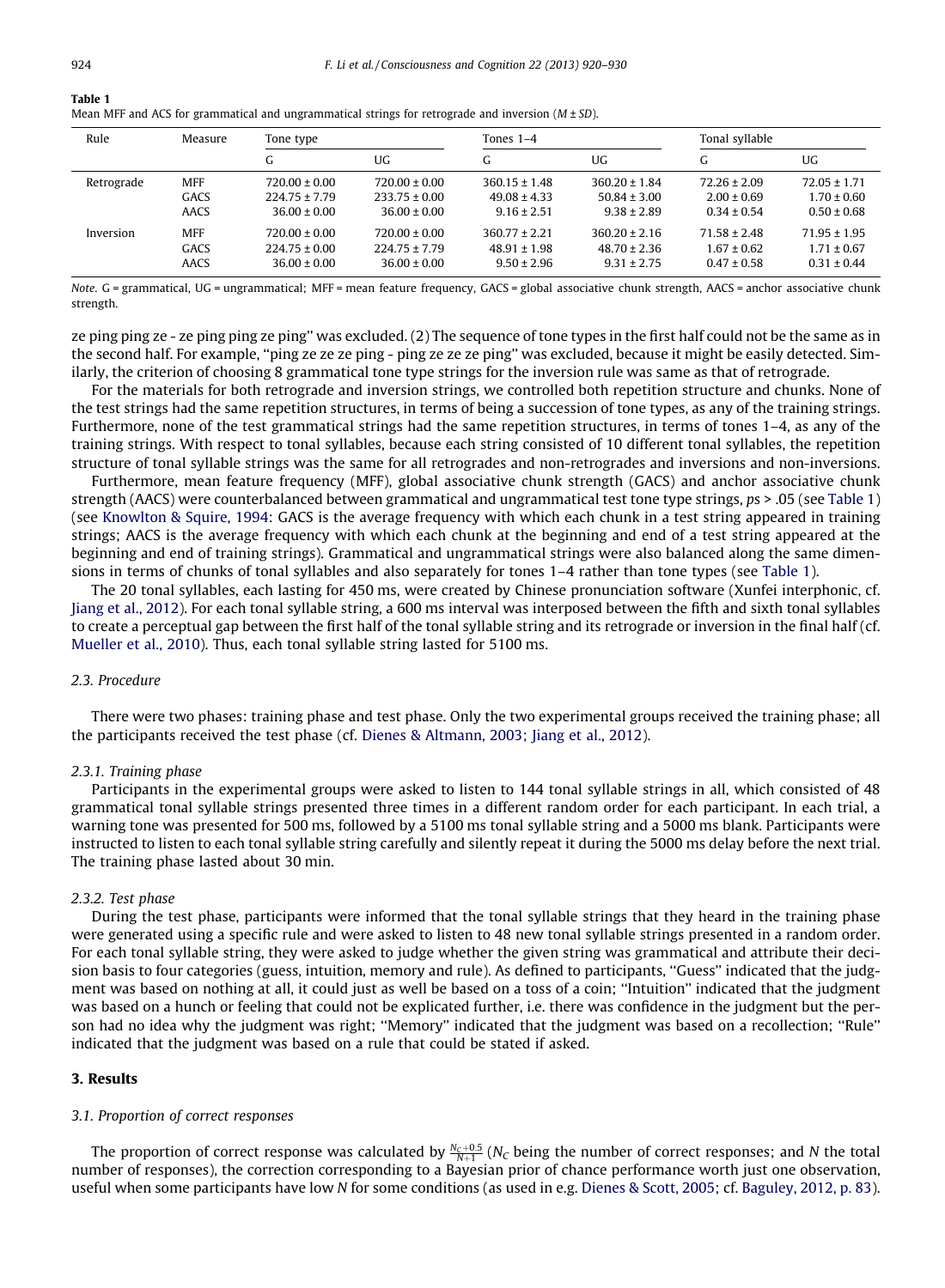For the retrograde groups, the classification performance of experimental and control groups were 0.52 ( $SD = 0.06$ ) and 0.49 (SD = 0.05), respectively. Participants in the experimental group performed significantly better than the control group,  $t(45) = 2.31$ ,  $p < .05$ ,  $d = 0.67$ , with sequential Bonferroni correction. For the inversion groups, the classification performance of experimental and control groups were  $0.56$  ( $SD = 0.05$ ) and  $0.50$  ( $SD = 0.06$ ), respectively. Participants in the experimental group performed significantly better than the control group,  $t(45) = 3.84$ ,  $p < .001$ ,  $d = 1.12$ , with sequential Bonferroni correction, see Fig. 3.

For the control groups, the classification performance of retrograde and inversion groups were not significantly different,  $t(42) = 0.68$ ,  $p > .05$ , but for the experimental groups, the difference was significant,  $t(48) = 2.37$ ,  $p = .022$ ,  $d = 0.67$ , and remained significant after Bonferronni correction, see Fig. 3. Learning the inversion was easier than learning the retrograde.

#### 3.2. Unconscious structural knowledge of tonal retrograde and inversion

The implicit nature of the knowledge can be assessed by the ''structural knowledge attributions'' of [Dienes and Scott](#page-8-0) [\(2005\).](#page-8-0) Specifically, after each classification decision, subjects indicated if the decision was based on a pure guess, intuition (they have some confidence but have no idea why), rule, or memory. A subject may learn that the lines of poetry are inversions, as shown by their tendency to classify new poetry as well-formed according to this feature, but not be aware that they know this feature. Such a subject may insist their classification was just a guess, or based on intuition. By contrast, if subjects were aware of the basis of their classification, they could claim they followed memory or a rule. That is, unconscious knowledge of relevant structure prima facie exists when people say they are guessing or using intuition (implicit attributions); conscious knowledge of structure when people say they are using rule or recollection (explicit attributions) (see [Dienes,](#page-8-0) [2012,](#page-8-0) for a review and evaluation of this method).

According to the practice of [Dienes and Scott \(2005\),](#page-8-0) guess and intuition attributions were combined as indicators of unconscious structural knowledge (implicit attributions), and memory and rule attributions were combined as indicators of conscious structural knowledge (explicit attributions). The response proportions of each attribution for retrograde and inversion are shown in Table 2. Because only four participants chose the memory category and none of the participants chose the rule category, we only analyzed the performance of implicit attributions rather than performance of explicit attributions.The proportion of correct response for implicit attributions was calculated by the formula  $\frac{N_C+0.5}{N+1}$  ( $N_C$  being the number of correct responses when the participants chose implicit attributions; and N the total number of implicit attributions). For retrogrades, the classification performance of implicit attributions for experimental and control groups were 0.52 (SD = 0.06)



Fig. 3. Percentage of correct responses for the four groups on overall performance (\*p < .05, \*\*p < .01). Error bars indicate standard error of the mean.

| Table 2                                                                     |
|-----------------------------------------------------------------------------|
| Response proportions of each attribution for the four groups $(M \pm SD)$ . |

| Rule       | Group        |                 | Implicit attribution |                 | <b>Explicit attribution</b> |
|------------|--------------|-----------------|----------------------|-----------------|-----------------------------|
|            |              | Guess           | Intuition            | Memory          | Rule                        |
| Retrograde | Experimental | $0.34 \pm 0.27$ | $0.66 \pm 0.27$      | $0.00 \pm 0.01$ | $0.00 \pm 0.00$             |
|            | Control      | $0.40 \pm 0.27$ | $0.60 \pm 0.27$      | $0.00 \pm 0.00$ | $0.00 \pm 0.00$             |
| Inversion  | Experimental | $0.23 \pm 0.23$ | $0.77 \pm 0.23$      | $0.00 \pm 0.01$ | $0.00 \pm 0.00$             |
|            | Control      | $0.60 \pm 0.34$ | $0.39 \pm 0.34$      | $0.01 \pm 0.02$ | $0.00 \pm 0.00$             |

Note. Only four participants chose memory (two in retrograde experimental group, one in inversion experimental group and one in inversion control group, in ten trials in all); none of the participants chose rule.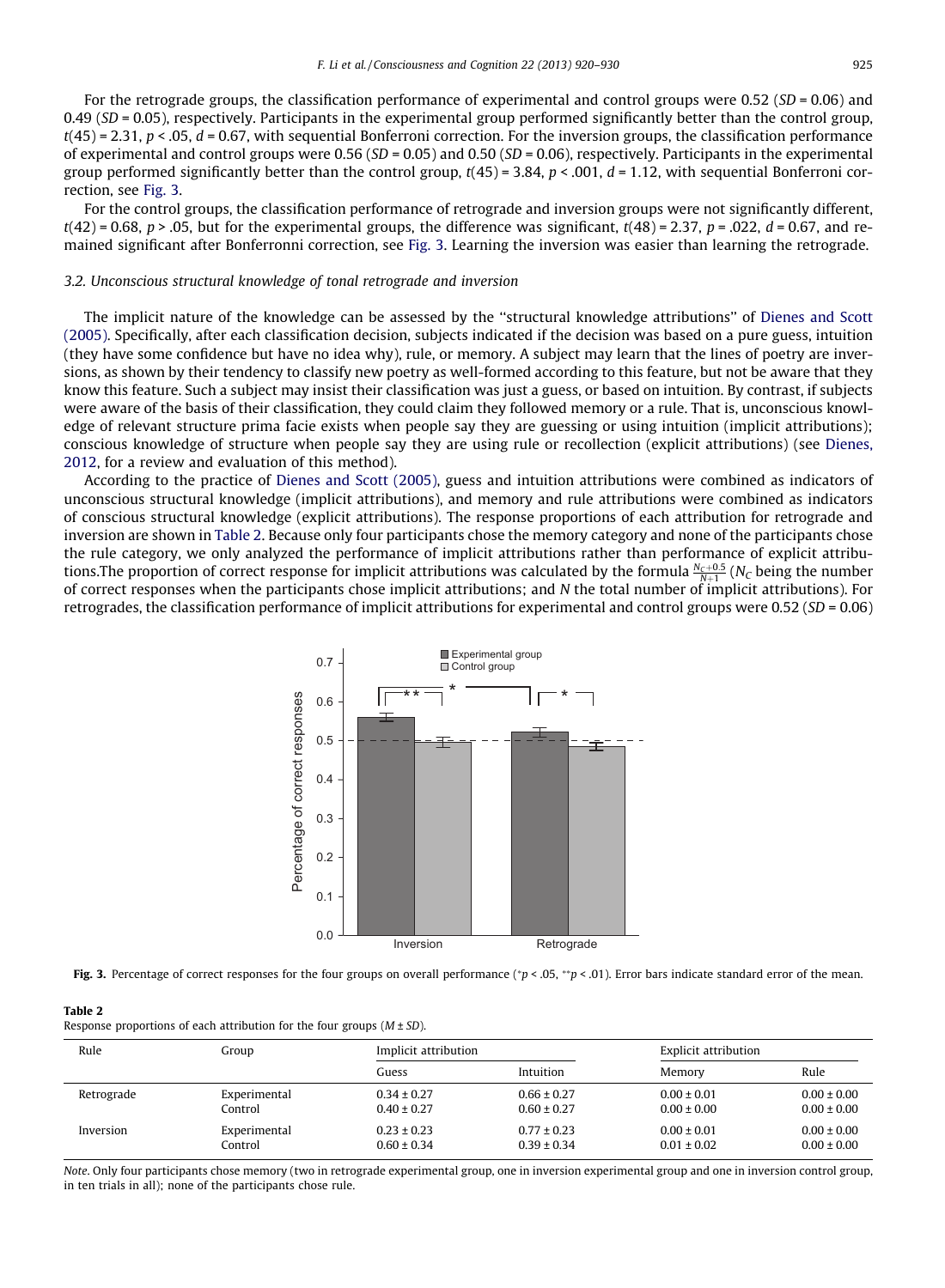

Fig. 4. Percentage of correct responses for the four groups on performance of implicit attributions ( $p < .05$ ,  $\binom{*}{p} < .01$ ). Error bars indicate standard error of the mean.

and  $0.49$  (SD = 0.05), respectively. Implicit knowledge for the experimental group differed significantly from the control group,  $t(45) = 2.17$ ,  $p < .05$ ,  $d = 0.63$ , indicating unconscious structural knowledge of the tonal retrograde. For inversions, the classification performance of implicit attributions for experimental and control groups were 0.56 ( $SD = 0.05$ ) and 0.49  $(SD = 0.06)$ , respectively. Implicit knowledge for the experimental group differed significantly from the control group,  $t(45) = 3.87$ ,  $p < .001$ ,  $d = 1.13$ , indicating unconscious structural knowledge of the tonal inversion.

For the control groups, the classification performance of implicit attributions for retrogrades and inversions was not significantly different,  $t(42) = 0.57$ ,  $p > 0.05$ , but for the experimental groups, the difference was significant,  $t(48) = 2.37$ ,  $p = 0.022$ ,  $d = 0.67$ , see Fig. 4, indicating implicit learning was easier for inversions than retrogrades.

### 4. Discussion

The aim of the present study was to investigate the implicit learning of Chinese tonal retrogrades (centre embedding) and inversions (cross-serial dependencies). We provided clear evidence that people can acquire unconscious structural knowledge of retrogrades and inversions. Crucially we also showed that implicit learning was easier for inversions than retrogrades. The results coincide with those of previous studies arguing that people can go beyond learning chunks and repetition patterns and implicitly learn to detect patterns instantiating symmetries, i.e. nonlocal patterns produced by recursive rules ([Dienes & Longuet-Higgins, 2004; Jiang et al., 2012; Kuhn & Dienes, 2005; Uddén et al., 2012\)](#page-8-0). We provided evidence for the knowledge being unconscious by taking trial by trial attributions for the basis of the judgments. Almost all attributions were guess or intuition, i.e. claims by the participant that either the judgment had no basis or else they had no idea what it was. [Dienes \(2012\)](#page-8-0) reviewed evidence that such attributions, at least in the case of the finite state grammars typically used in the implicit learning literature, separate qualitatively different types of knowledge, types that differ in theoretically expected ways. For example, implicit attributions are more resistant to concurrent executive-demanding secondary tasks than explicit attributions. Thus, the attributions have evidential support as a means for measuring the conscious status of knowledge.

The retrograde and inversion rules in the present study take the form of what [Marcus \(2001\)](#page-9-0) calls ''operations over variables''. That is, an inversion or a retrograde is an operation that applies to a vector, and can in principle apply to a vector of any length ([Dienes & Longuet-Higgins, 2004\)](#page-8-0). We used stimuli of fixed length, so people may not have learnt the inversion or symmetry per se (especially given the low level of learning for retrogrades). For example, for the inversion, people may have learnt an association between corresponding positions in successive lines [\(Kuhn & Dienes, 2008](#page-9-0)). For the retrograde, people may have just learned to associate a specific position in one line (e.g. the 4th) with a specific position in the next line (e.g. the 7th). Such knowledge would enable accurate classification if the position which was learnt was one of the positions we altered as violations (i.e., the 2nd, 4th, 7th and 9th positions, but not otherwise). Thus, such long distance associations could explain the advantage of learning inversions over retrogrades (because in inversions, but not retrogrades, the associations occur at the same fixed distance for all positions), without people having actually learnt the symmetries per se. Nevertheless, the learning we have demonstrated still goes beyond what has been shown in artificial grammar learning before (but see especially [Remillard, 2010,](#page-9-0) for learning long distance contingencies in the SRT task). In order to show that people have learnt the symmetries per se, the next step would be to show people can generalize their knowledge to poems with different length lines. It would also be important to show that retrograde performance can be increased to a more impressive level, for example by repeating the training phase, to increase confidence it was the retrograde that was learnt and not a structure that happened to correlate with it in the current materials [\(Dulany, 1962\)](#page-8-0).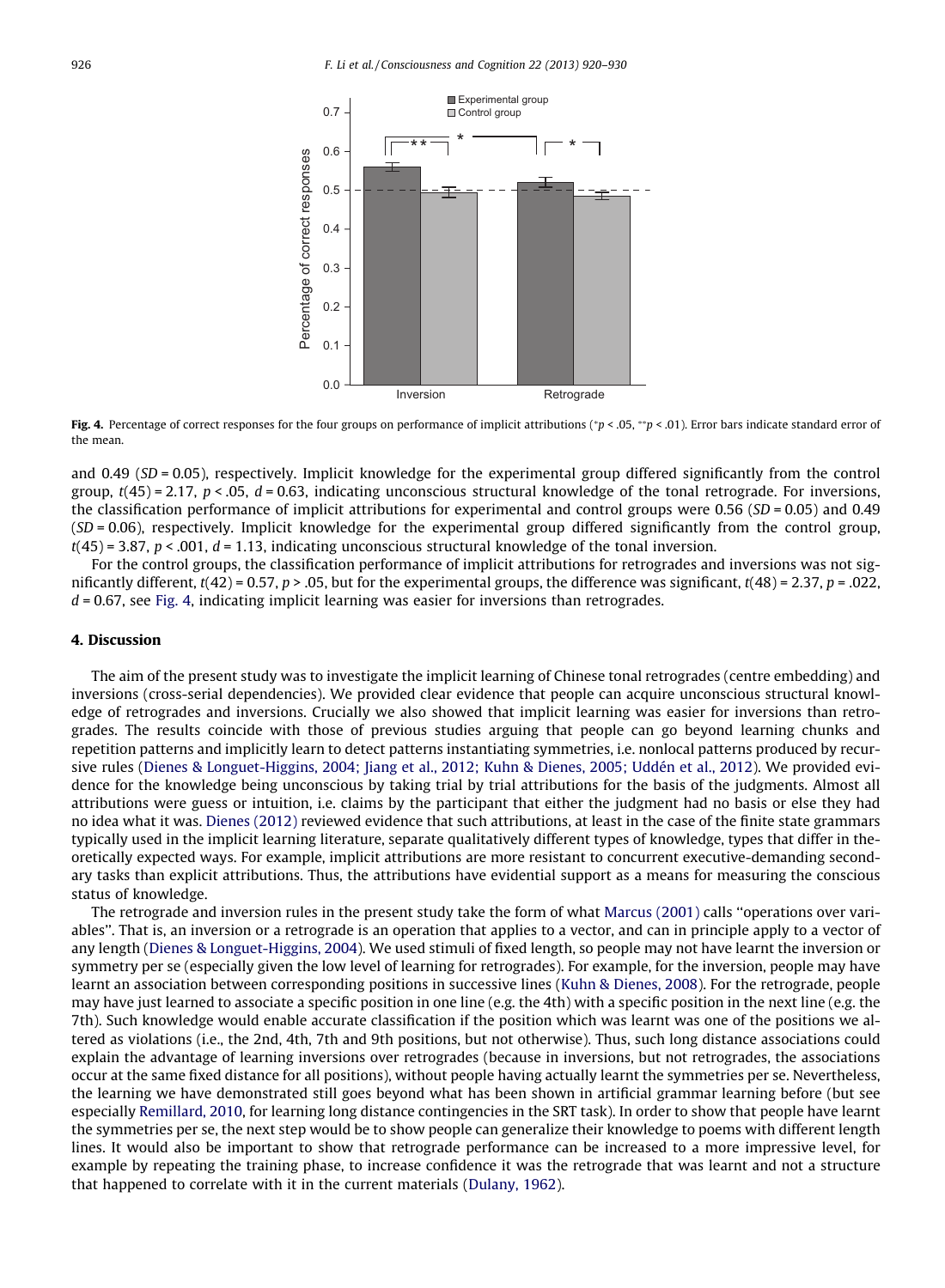If people have learnt the symmetries per se, then they found the grammar higher in the Chomsky's hierarchy (inversions, mildly context sensitive) easier than the grammar lower down (retrogrades, context free). The hierarchy is just a way of classifying grammars formally, though it is meant as a useful measure of complexity [\(Fitch & Friederici, 2012](#page-8-0)); our results tentatively suggest the measure is not psychologically realistic. [Dienes and Longuet-Higgins \(2004\)](#page-8-0) pointed that a first in-first out buffer would facilitate detecting inversion rather than retrograde. Working memory appears in general to be first in-first out (backward span is harder than forward span). The actual buffer used need not be strictly either first in-first out, or last infirst out; for example the buffer in a Simple Recurrent Network (SRN) is computationally flexible with its exact properties constructed according to the error landscape it is trained in. Nonetheless, a given memory system may function more like a first in-first out or last in-first out buffer, or find it easier to be trained to act like one of those rather than the other. In this sense, our results suggest that functionally the memory buffer used in implicit learning is more like a first in-first out buffer than a last in-first out buffer, which is consistent with [Uddén et al. \(2012\)](#page-10-0) in this respect.

The exact architecture of the memory buffer involved in implicit learning, however, is an open question. [Kuhn and Dienes](#page-9-0) [\(2008\)](#page-9-0) have investigated the nature of the buffer involved in implicit learning of nonlocal dependencies by modelling with the SRN (cf. e.g. [Carting, 2008,](#page-8-0) for SRN modelling of learning phrase-structure grammars). In as yet unpublished work we have found that the SRN can learn the two structures and it replicates the advantage of inversions over retrogrades ([Li,](#page-9-0) [2013\)](#page-9-0). Thus, functionally the SRN acts, or finds it easier to be trained to act, more like a first in-first out buffer than a last in-first out buffer. An even more flexible type of memory (such as the random access memory of a desktop computer) can act as a first in-first out buffer or a last in-first out buffer with equal facility, so it cannot by its architectural properties explain an advantage of inverses over retrogrades. Future research is needed to determine whether the SRN-type buffer really matches the computational properties of the buffer used in implicit learning (cf. [Cleeremans, 1993; Jones & Mclaren,](#page-8-0) [2009;](#page-8-0) see also [French, Addyman, & Mareschal, 2011](#page-8-0), for why the SRN-type buffer needs to be changed in some learning contexts).

It is not clear whether prior expectations of structure instantiating inversions versus retrogrades could over-ride the effect of the type of buffer the system uses. Backward span is harder than forward span in standard working memory tasks even when people fully expect to perform the task (e.g. [Robinson, Mervis, & Robinson, 2003](#page-9-0)). Nonetheless, Chinese Tang poetry uses an inversion and not retrograde relation between tone classes, knowledgeour participants were likely exposed to as children. That prior knowledge was not sufficient for them to perform well in the untrained control groups. But there is evidence that implicit learning is sensitive to prior knowledge (e.g. [Chen et al., 2011; Leung & Williams, 2011; Ziori & Dienes,](#page-8-0) [2008\)](#page-8-0), and knowledge of Tang poetry may have biased the implicit learning mechanism to be sensitive to pick up inversions rather than retrogrades. Future research should investigate the role of prior knowledge in the relative ease of inversions versus retrogrades.

The symmetries were defined over non-terminal symbols, i.e. over the ping-ze classes of tones (tones being the terminals). However, we cannot be sure based on the data presented here that people induced the rules over those classes or rather learnt specific associations between the constituent tones. The classes constitute likely prior knowledge for participants. [Jiang \(2012\)](#page-9-0) used an arbitrary classification of the four tones into two categories and found no learning of the inversion rule. Thus, the use of ping-ze classes appears an important contribution to learning, a claim we plan to explore further with experiments and modelling.

In our materials we used a correspondence between same elements for retrogrades (ping was mapped to ping) and a correspondence between different elements for inversions (ping was mapped to ze). Thus, the rules differed not only in instantiating centre embeddings versus cross-serial dependencies, but also in terms of how corresponding elements were mapped (i.e. as same versus different). However, the extra difference in mapping different rather than same elements should make the inverse more difficult than the retrograde; yet the results showed that inverses were learnt more easily than retrogrades (compare [Dowling, 1972,](#page-8-0) who found the same for explicit judgments in music). In music, transposes (i.e. copies of intervals) are considerably easier to detect than inverses ([Krumhansl, Sandell, & Sergeant, 1987\)](#page-9-0), although both instantiate a cross-serial dependency structure. Indeed, there is evidence that people have a general facility for detecting sameness, at the level of well-used perceptual categories (e.g. [Endress, Dehaene-Lambertz, & Mehler, 2007\)](#page-8-0). As we found cross-serial dependencies to be easier than centre embeddings, in spite of the former using a mapping between different elements, our claim for their relative ease of learning stands. Future research could use a copy rather than an inversion to instantiate a cross-serial dependency (so ping would map to ping and ze to ze); or an inverse retrograde (a retrograde where pings are transformed to zes and vice versa) for a centre embedding, to test our claim further.

To conclude, controlling both chunks and repetition patterns, we showed that people could implicitly learn Chinese tonal retrogrades and inversions, abstract nonlocal rules. The results suggest that the buffer used in implicit learning functions more like a first in-first out buffer than a last in-first out buffer. Together with [Jiang et al. \(2012\),](#page-9-0) we provide a paradigm where the nature of the memory buffer in implicit learning can be explored.

#### Acknowledgements

This research was supported by Academic Scholarship for Doctoral Candidates in ECNU (XRZZ2011008), National Natural Science Foundation of China (31271090), Key Project Foundation for Research and Innovation of Shanghai Municipal Education Commission (12ZS046), and Interuniversity Attraction Poles Program of the Belgian Federal Science Policy Office (grant 7/33).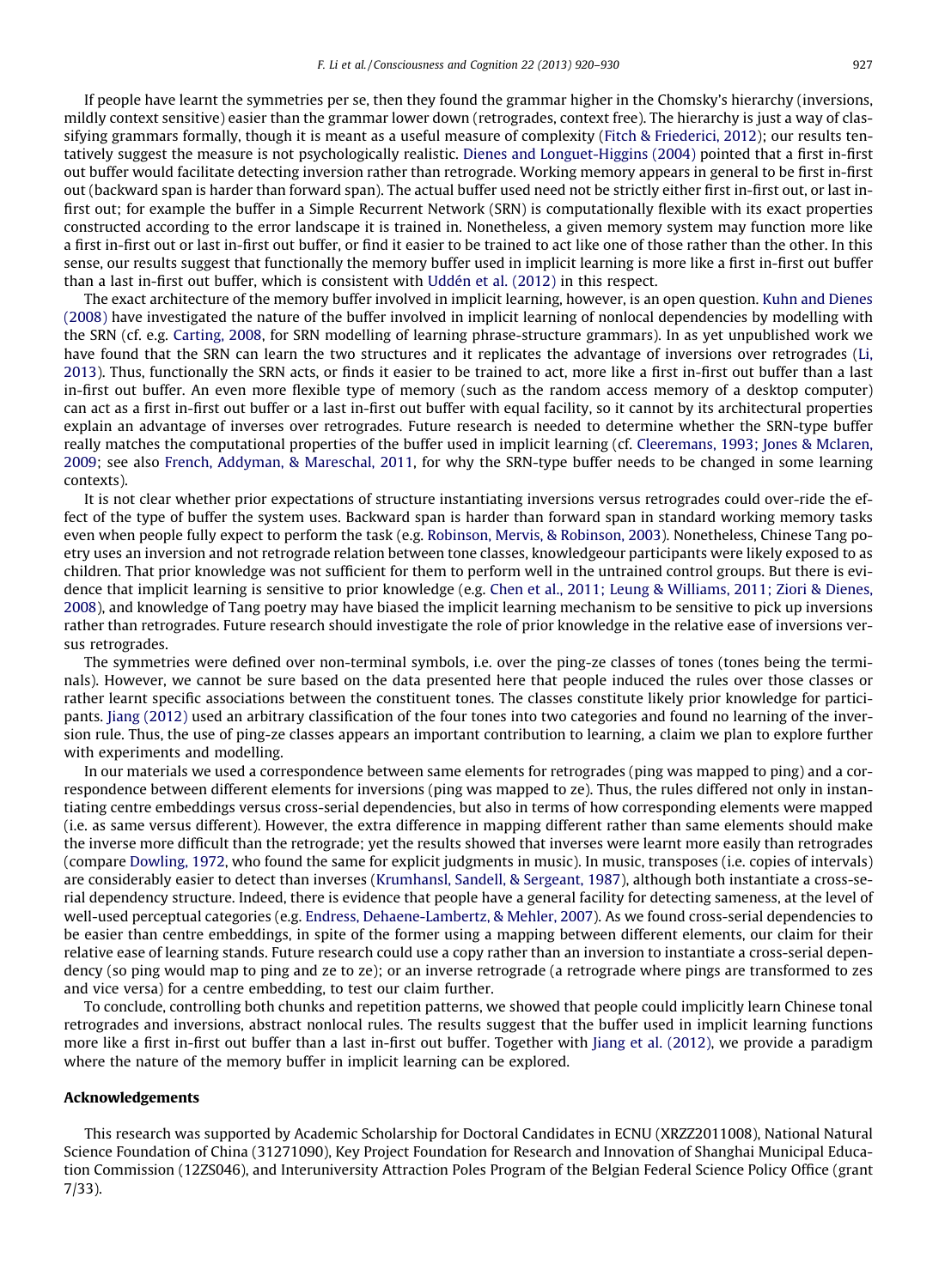#### <span id="page-8-0"></span>Appendix A.

Tone type strings of the retrograde and inversion.

| Sort | Retrograde                                | Inversion                                 |
|------|-------------------------------------------|-------------------------------------------|
|      | $p p p z p - p z p p p$                   | $p p p z p - z z z p z$                   |
|      | $p z p p p - p p p z p$                   | $p z p p p - z p z z z$                   |
|      | zzzpz-zpzzz                               | $Z$ $Z$ $Z$ $D$ $Z$ $ D$ $D$ $D$ $Z$ $D$  |
|      | $Z$ $p$ $Z$ $Z$ $z$ $ Z$ $Z$ $Z$ $p$ $Z$  | $z p z z z - p z p p p$                   |
|      | $p p z z p - p z z p p$                   | $p p z z p - z z p p z$                   |
|      | $p z z p p - p p z z p$                   | $p z z p p - z p p z z$                   |
|      | $Z$ $Z$ $p$ $p$ $Z$ - $Z$ $p$ $p$ $Z$ $Z$ | $Z$ $Z$ $D$ $D$ $Z$ $ D$ $D$ $Z$ $Z$ $D$  |
|      | z p p z z - z z p p z                     | $z p p z z - p z z p p$                   |
|      | $p z z z p - p p z p p$                   | $p p z z p - z p p z z$                   |
|      | $p p z p p - p z z z p$                   | $p z z p p - z z p p z$                   |
|      | z p p p z - z z p z z                     | zzppz-pzzpp                               |
|      | $Z$ $Z$ $D$ $Z$ $Z$ $ Z$ $D$ $D$ $D$ $Z$  | $Z$ $p$ $p$ $Z$ $Z$ - $p$ $p$ $Z$ $Z$ $p$ |

Note.  $p = p$ ing,  $z = ze$ ; 1 = grammatical tone type strings in the training phase,  $2 = g$ rammatical tone type strings in the test phase, and 3 = ungrammatical tone type strings in the test phase.

#### References

Baguley, T. (2012). [Serious stats: A guide to advanced statistics for the behavioral sciences](http://refhub.elsevier.com/S1053-8100(13)00087-1/h0005). Basingstoke, England: Palgrave Macmillan.

Balch, W. R. (1981). The role of symmetry in the good continuation ratings of two-part tonal melodies. Perception and Psychophysics, 29, 47–55. [http://](http://dx.doi.org/10.3758/BF03198839) [dx.doi.org/10.3758/BF03198839.](http://dx.doi.org/10.3758/BF03198839)

Brooks, L. R., & Vokey, J. R. (1991). Abstract analogies and abstracted grammars: Comments on Reber (1989) and Mathews et al. (1989). Journal of Experimental Psychology: General, 120, 316–323. [http://dx.doi.org/10.1037/0096-3445.120.3.316.](http://dx.doi.org/10.1037/0096-3445.120.3.316)

Carting, B. (2008). On the implicit acquisition of a context-free grammar by a simple recurrent neural network. Neurocomputing, 71, 1527–1537. [http://](http://dx.doi.org/10.1016/j.neucom.2007.05.006) [dx.doi.org/10.1016/j.neucom.2007.05.006.](http://dx.doi.org/10.1016/j.neucom.2007.05.006)

[Chao, Y. \(1933\). A preliminary study of English intonation and its Chinese equivalents.](http://refhub.elsevier.com/S1053-8100(13)00087-1/h0025) BIHP Supplement, 1.

Chen, W., Guo, X., Tang, J., Zhu, L., Yang, Z., & Dienes, Z. (2011). Unconscious structural knowledge of form-meaning connections. Consciousness and Cognition, 20, 1751–1760. <http://dx.doi.org/10.1016/j.concog.2011.03.003>.

Chomsky, N. (1956). Three models for the description of language. IRE Transactions on Information Theory, 2(3), 113–124. [http://dx.doi.org/10.1109/](http://dx.doi.org/10.1109/TIT.1956.1056813) [TIT.1956.1056813.](http://dx.doi.org/10.1109/TIT.1956.1056813)

Chomsky, N. (1959). On certain formal properties of grammars. Information and Control, 2, 137–167. [http://dx.doi.org/10.1016/S0019-9958\(59\)90362-6.](http://dx.doi.org/10.1016/S0019-9958(59)90362-6)

[Chomksy, N. \(1963\). Formal properties of grammars. In R. D. Luce, R. R. Bush, & E. Galanter \(Eds.\).](http://refhub.elsevier.com/S1053-8100(13)00087-1/h0045) Handbook of mathematical psychology (Vol. II, [pp. 323–418\). New York: Wiley.](http://refhub.elsevier.com/S1053-8100(13)00087-1/h0045)

Christiansen, M. H., & Chater, N. (1999). Toward a connectionist model of recursion in human linguistic performance. Cognitive Science, 23, 157–205. [http://](http://dx.doi.org/10.1207/s15516709cog2302_2) [dx.doi.org/10.1207/s15516709cog2302\\_2](http://dx.doi.org/10.1207/s15516709cog2302_2).

Cleeremans, A. (1993). [Mechanisms of implicit learning: Connectionist models of sequence processing](http://refhub.elsevier.com/S1053-8100(13)00087-1/h0055). Cambridge, MA: MIT Press.

[Cleeremans, A. \(2006\). Conscious and unconscious cognition: A graded, dynamic, perspective. In Q. Jing, M. R. Rosenzweig, G. d'Ydewalle, H. Zhang, H.-C.](http://refhub.elsevier.com/S1053-8100(13)00087-1/h0060) Chen, & K. Zhang (Eds.), [Progress in psychological science around the world](http://refhub.elsevier.com/S1053-8100(13)00087-1/h0060). Neural, cognitive and developmental issues (Vol. I, pp. 401–418). Hove, England: [Psychology Press.](http://refhub.elsevier.com/S1053-8100(13)00087-1/h0060)

[Conway, C. M., Ellefson, M. R., & Christiansen, M. H. \(2003\). When less is less and when less is more: Starting small with staged input. In](http://refhub.elsevier.com/S1053-8100(13)00087-1/h0065) Proceedings of the [25th annual conference of the cognitive science society](http://refhub.elsevier.com/S1053-8100(13)00087-1/h0065) (pp. 270–275). Mahwah, NJ: Lawrence Erlbaum.

Desmet, C., Poulin-Charronnat, B., Lalitte, P., & Perruchet, P. (2009). Implicit learning of nonlocal musical rules: A comment on Kuhn and Dienes (2005). Journal of Experimental Psychology: Learning, Memory, and Cognition, 35, 299–305. <http://dx.doi.org/10.1037/a0014278>.

[Dienes, Z. \(2012\). Conscious versus unconscious learning of structure. In P. Rebuschat & J. Williams \(Eds.\),](http://refhub.elsevier.com/S1053-8100(13)00087-1/h0075) Statistical learning and language acquisition [\(pp. 337–364\). Mouton de Gruyter.](http://refhub.elsevier.com/S1053-8100(13)00087-1/h0075)

Dienes, Z., & Altmann, G. (2003). Measuring learning using an untrained control group: Comment on R. Reber and P. Perruchet. The Quarterly Journal of Experimental Psychology A, 56, 117–123. <http://dx.doi.org/10.1080/02724980244000305>.

Dienes, Z., Baddeley, R. J., & Jansari, A. (2012). Rapidly measuring the speed of unconscious learning: Amnesics learn quickly and happy people slowly. PLoS ONE, 7, e33400. [http://dx.doi.org/10.1371/journal.pone.0033400.](http://dx.doi.org/10.1371/journal.pone.0033400)

[Dienes, Z., Kuhn, G., Guo, X., & Jones, C. \(2012\). Communicating structure, affect and movement: Commentary on Bharucha, Curtis & Paroo. In P. Rebuschat,](http://refhub.elsevier.com/S1053-8100(13)00087-1/h0090) M. Rohrmeier, J. A. Hawkins, & I. Cross (Eds.), Language and music as cognitive systems [\(pp. 156–168\). Oxford, England: Oxford University Press.](http://refhub.elsevier.com/S1053-8100(13)00087-1/h0090)

Dienes, Z., & Longuet-Higgins, C. (2004). Can musical transformations be implicitly learned? Cognitive Science, 28, 531–558. [http://dx.doi.org/10.1016/](http://dx.doi.org/10.1016/j.cogsci.2004.03.003) [j.cogsci.2004.03.003.](http://dx.doi.org/10.1016/j.cogsci.2004.03.003)

Dienes, Z., & Scott, R. (2005). Measuring unconscious knowledge: Distinguishing structural knowledge and judgment knowledge. Psychological Research, 69, 338–351. <http://dx.doi.org/10.1007/s00426-004-0208-3>.

Dowling, W. J. (1972). Recognition of melodic transformations: Inversion, retrograde and retrograde inversion. Perception and Psychophysics, 12, 417–421. [http://dx.doi.org/10.3758/BF03205852.](http://dx.doi.org/10.3758/BF03205852)

[Dulany, D. E. \(1962\). The place of hypotheses and intentions: An analysis of verbal control in verbal conditioning. In C. W. Eriksen \(Ed.\),](http://refhub.elsevier.com/S1053-8100(13)00087-1/h0110) Behavior and awareness [\(pp. 102–129\). Durham, NC: Duke University Press](http://refhub.elsevier.com/S1053-8100(13)00087-1/h0110).

Endress, A. D., Dehaene-Lambertz, G., & Mehler, J. (2007). Perceptual constraints and the learnability of simple grammars. Cognition, 105, 577–614. [http://](http://dx.doi.org/10.1016/j.cognition.2006.12.014) [dx.doi.org/10.1016/j.cognition.2006.12.014.](http://dx.doi.org/10.1016/j.cognition.2006.12.014)

Fitch, W. T., & Friederici, A. D. (2012). Artificial grammar learning meets formal language theory: An overview. Philosophical Transactions of the Royal Society B, 367, 1933–1955. <http://dx.doi.org/10.1098/rstb.2012.0103>.

French, R. M., Addyman, C., & Mareschal, D. (2011). TRACX: A recognition-based connectionist framework for sequence segmentation and chunk extraction. Psychological Review, 118, 614–636. <http://dx.doi.org/10.1037/a0025255>.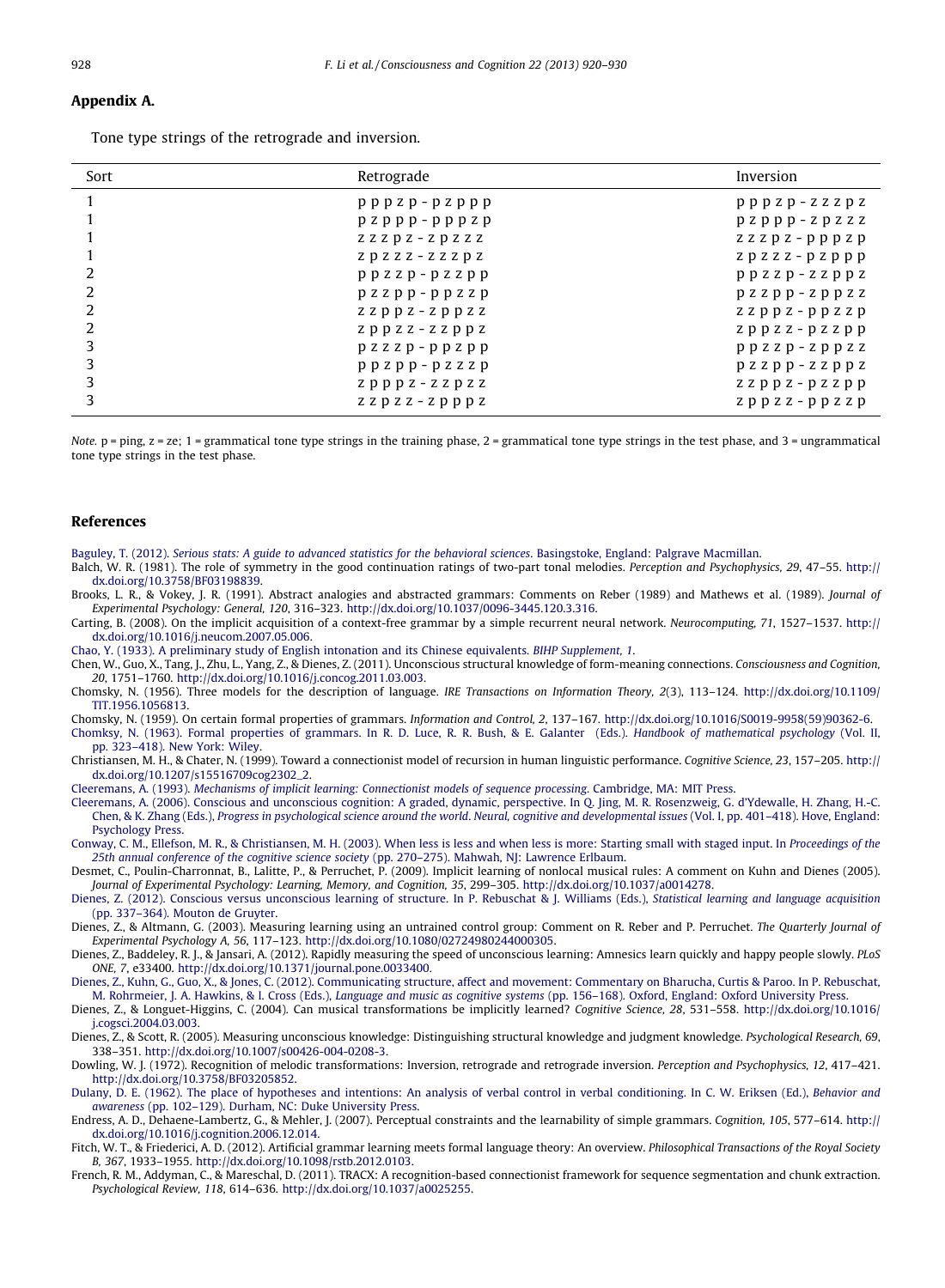- <span id="page-9-0"></span>[Gazdar, G. \(1988\). Applicability of indexed grammars to natural languages. In U. Reyle & C. Rohrer \(Eds.\),](http://refhub.elsevier.com/S1053-8100(13)00087-1/h0130) Natural language parsing and linguistic theories [\(pp. 69–94\). Dordrecht Neth: Reidel Publishing](http://refhub.elsevier.com/S1053-8100(13)00087-1/h0130).
- [Gazdar, G., Klein, E., Pullum, G. K., & Sag, I. A. \(1985\).](http://refhub.elsevier.com/S1053-8100(13)00087-1/h0135) Generalized phrase structure grammar. Cambridge, MA: Harvard University Press.
- Gentner, T. Q., Fenn, K. M., Margoliash, D., & Nusbaum, H. C. (2006). Recursive syntactic pattern learning by songbirds. Nature, 440, 1204–1207. [http://](http://dx.doi.org/10.1038/nature04675) [dx.doi.org/10.1038/nature04675.](http://dx.doi.org/10.1038/nature04675)
- Gibson, E. (1998). Linguistic complexity: Locality of syntactic dependencies. Cognition, 68, 1–76. [http://dx.doi.org/10.1016/S0010-0277\(98\)00034-1.](http://dx.doi.org/10.1016/S0010-0277(98)00034-1)
- Guo, X., Zheng, L., Zhu, L., Yang, Z., Chen, C., & Zhang, L. (2011). Acquisition of conscious and unconscious knowledge of semantic prosody. Consciousness and Cognition, 20, 417–425. <http://dx.doi.org/10.1016/j.concog.2010.06.015>.
- Hopcroft, J. E., Motwani, R., & Ullman, J. D. (2000). [Introduction to automata theory, languages and computation](http://refhub.elsevier.com/S1053-8100(13)00087-1/h0155) (2nd ed.). Reading, MA: Addison-Wesley. Huber, L., Aust, U., Michelbach, G., Olzant, S., Loidolt, M., & Nowotny, R. (1999). Limits of symmetry conceptualization in pigeons. The Quarterly Journal of Experimental Psychology B, 52, 351–379. <http://dx.doi.org/10.1080/027249999393040>.
- Jamieson, R. K., & Mewhort, D. J. K. (2009). Applying an exemplar model to the artificial-grammar task: Inferring grammaticality from similarity. The Quarterly Journal of Experimental Psychology, 62, 550–575. [http://dx.doi.org/10.1080/17470210802055749.](http://dx.doi.org/10.1080/17470210802055749)
- Jiang, S. (2012). [Implicit learning of Chinese tonal regularity \(Unpublished doctoral dissertation\)](http://refhub.elsevier.com/S1053-8100(13)00087-1/h0170). Shanghai, China: East China Normal University.
- Jiang, S., Zhu, L., Guo, X., Ma, W., Yang, Z., & Dienes, Z. (2012). Unconscious structural knowledge of tonal symmetry: Tang poetry redefines limits of implicit learning. Consciousness and Cognition, 21, 476–486. [http://dx.doi.org/10.1016/j.concog.2011.12.009.](http://dx.doi.org/10.1016/j.concog.2011.12.009)
- Jones, F. W., & McLaren, I. P. L. (2009). Human sequence learning under incidental and intentional conditions. Journal of Experimental Psychology: Animal Behavior Processes, 35, 538–553. [http://dx.doi.org/10.1037/a0015661.](http://dx.doi.org/10.1037/a0015661)
- [Joshi, A. K., Vijay-Shanker, K., & Weir, D. J. \(1991\). The convergence of mildly context-sensitive formalisms. In P. Sells, S. M. Shieber, & T. Wasow \(Eds.\),](http://refhub.elsevier.com/S1053-8100(13)00087-1/h0185) Processing of linguistic structure [\(pp. 31–81\). Cambridge, MA: MIT Press.](http://refhub.elsevier.com/S1053-8100(13)00087-1/h0185)
- Kemeny, F., & Luckacs, A. (2013). Self-insight in probabilistic category learning. The Journal of General Psychology, 140, 57–81. [http://dx.doi.org/10.1080/](http://dx.doi.org/10.1080/00221309.2012.735284) [00221309.2012.735284](http://dx.doi.org/10.1080/00221309.2012.735284).
- Kiyokawa, S., Dienes, Z., Tanaka, D., Yamada, A., & Crowe, L. (2012). Cross cultural differences in unconscious knowledge. Cognition, 124, 16–24. [http://](http://dx.doi.org/10.1016/j.cognition.2012.03.009) [dx.doi.org/10.1016/j.cognition.2012.03.009.](http://dx.doi.org/10.1016/j.cognition.2012.03.009)
- Knowlton, B. J., & Squire, L. R. (1994). The information acquired during artificial grammar learning. Journal of Experimental Psychology: Learning, Memory, and Cognition, 20, 79–91. <http://dx.doi.org/10.1037/0278-7393.20.1.79>.
- Krumhansl, C. L., Sandell, G. J., & Sergeant, D. C. (1987). The perception of tone hierarchies and mirror forms in twelve-tone serial music. Music Perception, 5, 31–78. [http://dx.doi.org/10.2307/40285385.](http://dx.doi.org/10.2307/40285385)
- Kuhn, G., & Dienes, Z. (2005). Implicit learning of nonlocal musical rules: Implicitly learning more than chunks. Journal of Experimental Psychology: Learning, Memory, and Cognition, 31, 1417–1432. [http://dx.doi.org/10.1037/0278-7393.31.6.1417.](http://dx.doi.org/10.1037/0278-7393.31.6.1417)
- Kuhn, G., & Dienes, Z. (2008). Learning non-local dependencies. Cognition, 106, 184–206. <http://dx.doi.org/10.1016/j.cognition.2007.01.003>.
- Lai, J., & Poletiek, F. H. (2011). The impact of adjacent-dependencies and staged-input on the learnability of center-embedded hierarchical structures. Cognition, 118, 265–273. <http://dx.doi.org/10.1016/j.cognition.2010.11.011>.
- Leung, J., & Williams, J. (2011). Constrains on implicit learning of form-meaning connections. Language Learning, 62, 634–662. [http://dx.doi.org/10.1111/](http://dx.doi.org/10.1111/j.1467-9922.2011.00637.x) [j.1467-9922.2011.00637.x](http://dx.doi.org/10.1111/j.1467-9922.2011.00637.x).
- Li, F. (2013). [Implicit learning of Chinese tonal symmetry rules and the neural network simulations \(Unpublished doctoral dissertation\)](http://refhub.elsevier.com/S1053-8100(13)00087-1/h0230). Shanghai, China: East [China Normal University](http://refhub.elsevier.com/S1053-8100(13)00087-1/h0230).
- [Manza, L., & Reber, A. S. \(1997\). Representing artificial grammars: Transfer across stimulus forms and modalities. In D. Berry \(Ed.\),](http://refhub.elsevier.com/S1053-8100(13)00087-1/h0235) How implicit is implicit learning? [\(pp 73–106\). Oxford, England: Oxford University Press](http://refhub.elsevier.com/S1053-8100(13)00087-1/h0235).
- Marcus, G. (2001). The algebraic mind[. Cambridge, MA: MIT Press.](http://refhub.elsevier.com/S1053-8100(13)00087-1/h0240) Mealor, A. D., & Dienes, Z. (2012). Conscious and unconscious thought in artificial grammar learning. Consciousness and Cognition, 21, 865–874. [http://](http://dx.doi.org/10.1016/j.concog.2012.03.001) [dx.doi.org/10.1016/j.concog.2012.03.001](http://dx.doi.org/10.1016/j.concog.2012.03.001).
- Mueller, J. L., Bahlmann, J., & Friederici, A. D. (2010). Learnability of embedded syntactic structures depends on prosodic cues. Cognitive Science, 34, 338-349. [http://dx.doi.org/10.1111/j.1551-6709.2009.01093.x.](http://dx.doi.org/10.1111/j.1551-6709.2009.01093.x)
- Neil, G. J., & Higham, P. A. (2012). Implicit learning of conjunctive rule sets: An alternative to artificial grammars. Consciousness and Cognition, 21, 1393–1400. [http://dx.doi.org/10.1016/j.concog.2012.07.005.](http://dx.doi.org/10.1016/j.concog.2012.07.005)
- Perruchet, P., & Vinter, A. (1998). PARSER: A model for word segmentation. Journal of Memory and Language, 39, 246-263. [http://dx.doi.org/10.1006/](http://dx.doi.org/10.1006/jmla.1998.2576) [jmla.1998.2576.](http://dx.doi.org/10.1006/jmla.1998.2576)
- Poletiek, F. H. (2002). Learning recursion in an artificial grammar. Acta Psychologica, 111, 323–335. [http://dx.doi.org/10.1016/S0001-6918\(02\)00057-4.](http://dx.doi.org/10.1016/S0001-6918(02)00057-4)
- Pothos, E. M., & Bailey, T. M. (2000). The role of similarity in artificial grammar learning. Journal of Experimental Psychology: Learning, Memory, and Cognition, 26, 847–862. [http://dx.doi.org/10.1037/0278-7393.26.4.847.](http://dx.doi.org/10.1037/0278-7393.26.4.847)
- Reber, A. S. (1967). Implicit learning of artificial grammars. Journal of Verbal Learning and Verbal Behaviour, 6, 855–863. [http://dx.doi.org/10.1016/S0022-](http://dx.doi.org/10.1016/S0022-5371(67)80149-X) [5371\(67\)80149-X.](http://dx.doi.org/10.1016/S0022-5371(67)80149-X)
- Reber, A. S. (1989). Implicit learning and tacit knowledge. Journal of Experimental Psychology: General, 118, 219–235. [http://dx.doi.org/10.1037//0096-](http://dx.doi.org/10.1037//0096-3445.118.3.219) [3445.118.3.219.](http://dx.doi.org/10.1037//0096-3445.118.3.219)
- Rebuschat, P. (2008). [Implicit learning of natural language syntax \(Unpublished doctoral dissertation\)](http://refhub.elsevier.com/S1053-8100(13)00087-1/h0285). Cambridge, England: University of Cambridge.
- Rebuschat, P., Hamrick, P., Sachs, R., Riestenberg, K., & Ziegler, N. (2014). Implicit and explicit knowledge of form-meaning connections: Evidence from subjective measures of awareness. In J. Bergsleithner, S. Frota, & J. K. Yoshioka (Eds.), Noticing: L2 studies and essays in honor of Dick Schmidt. Honolulu, HI: University of Hawaii at Manoa, National Foreign Language Resource Center.
- Reed, N., McLeod, P., & Dienes, Z. (2010). Implicit knowledge and motor skill: What people who know how to catch don't know. Consciousness and Cognition, 19, 63–76. [http://dx.doi.org/10.1016/j.concog.2009.07.006.](http://dx.doi.org/10.1016/j.concog.2009.07.006)
- Remillard, G. (2010). Implicit learning of fifth- and sixth-order sequential probabilities. Memory and Cognition, 38, 905–915. [http://dx.doi.org/10.3758/](http://dx.doi.org/10.3758/MC.38.7.905) [MC.38.7.905](http://dx.doi.org/10.3758/MC.38.7.905)
- Rey, A., Perruchet, P., & Fagot, J. (2012). Centre-embedded structures are a by-product of associative learning and working memory constraints: Evidence from baboons (Papio Papio). Cognition, 123, 180–184. <http://dx.doi.org/10.1016/j.cognition.2011.12.005>.
- Robinson, B. F., Mervis, C. B., & Robinson, B. W. (2003). The roles of verbal short-term memory and working memory in the acquisition of grammar by children with Williams syndrome. Developmental Neuropsychology, 23, 13–31. <http://dx.doi.org/10.1080/87565641.2003.9651885>.
- Rohrmeier, M., Fu, Q., & Dienes, Z. (2012). Implicit learning of recursive, hierarchical grammatical structures. PLoS ONE, 7, e45885. [http://dx.doi.org/10.1371/](http://dx.doi.org/10.1371/journal.pone.0045885) [journal.pone.0045885](http://dx.doi.org/10.1371/journal.pone.0045885).
- Rohrmeier, M., & Rebuschat, P. (2012). Implicit learning and acquisition of music. Topics in Cognitive Science, 4, 525–553. [http://dx.doi.org/10.1111/j.1756-](http://dx.doi.org/10.1111/j.1756-8765.2012.01223.x) [8765.2012.01223.x.](http://dx.doi.org/10.1111/j.1756-8765.2012.01223.x)
- Rohrmeier, M., Rebuschat, P., & Cross, I. (2011). Incidental and online learning of melodic structure. Consciousness and Cognition, 20, 214–222. [http://](http://dx.doi.org/10.1016/j.concog.2010.07.004) [dx.doi.org/10.1016/j.concog.2010.07.004](http://dx.doi.org/10.1016/j.concog.2010.07.004).
- Saffran, J. R., Newport, E. L., Aslin, R. N., Tunick, R. A., & Barrueco, S. (1997). Incidental language learning: Listening (and learning) out of the corner of your ear. Psychological Science, 8, 101–105. [http://dx.doi.org/10.1111/j.1467-9280.1997.tb00690.x.](http://dx.doi.org/10.1111/j.1467-9280.1997.tb00690.x)
- Scott, R. B., & Dienes, Z. (2008). The conscious, the unconscious, and familiarity. Journal of Experimental Psychology: Learning, Memory, and Cognition, 34, 1264–1288. [http://dx.doi.org/10.1037/a0012943.](http://dx.doi.org/10.1037/a0012943)

[Shanks, D. R. \(2005\). Implicit learning. In K. Lamberts & R. Goldstone \(Eds.\),](http://refhub.elsevier.com/S1053-8100(13)00087-1/h0335) Handbook of cognition (pp. 202–220). London, England: Sage. Steedman, M. J. (2000). The syntactic process[. Cambridge, MA: MIT Press](http://refhub.elsevier.com/S1053-8100(13)00087-1/h0340).